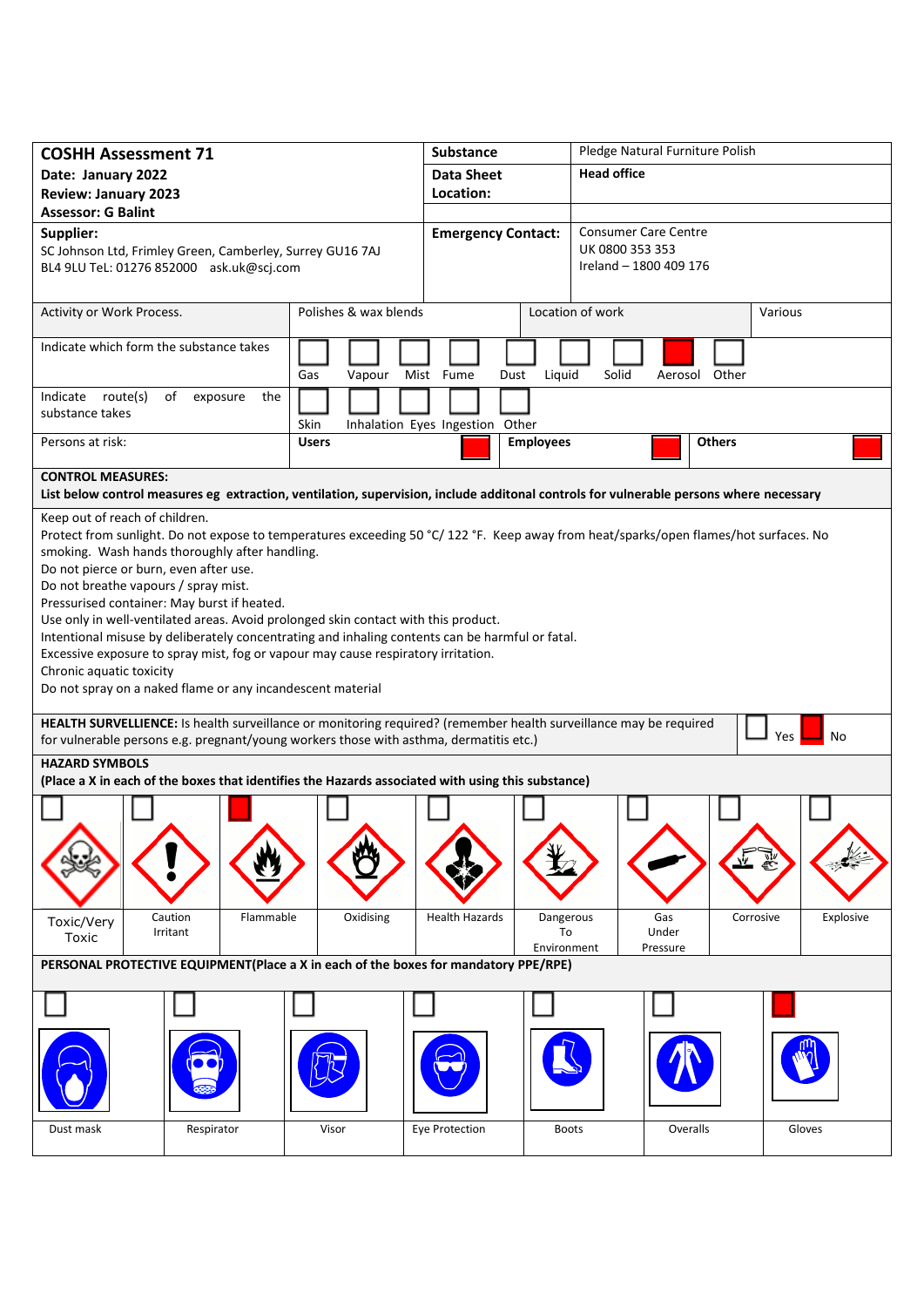| <b>FIRST AID MEASURES</b>                                                                                                                                                        |       |                                                                                           |        |                     |  |  |  |
|----------------------------------------------------------------------------------------------------------------------------------------------------------------------------------|-------|-------------------------------------------------------------------------------------------|--------|---------------------|--|--|--|
| <b>First aid</b>                                                                                                                                                                 |       |                                                                                           |        |                     |  |  |  |
| Eye contact                                                                                                                                                                      |       | Rinse with plenty of water.<br>Get medical attention if irritation develops and persists. |        |                     |  |  |  |
| Skin contact                                                                                                                                                                     |       | Rinse with plenty of water.<br>Get medical attention if irritation develops and persists. |        |                     |  |  |  |
| Inhalation                                                                                                                                                                       |       | No ill effects expected                                                                   |        |                     |  |  |  |
| Ingestion                                                                                                                                                                        |       | Flush mouth & give plenty of water to drink. Seek medical attention if symptoms persist   |        |                     |  |  |  |
| FIRE MEASURES (Place a X in each of the boxes that can be used with this COSHH Substance)<br>THE PRODUCT IS FLAMMABLE FIRE EXTINGUISHING MEDIA SUITABLE FOR THE SURROUNDING FIRE |       |                                                                                           |        |                     |  |  |  |
|                                                                                                                                                                                  |       |                                                                                           |        |                     |  |  |  |
|                                                                                                                                                                                  |       |                                                                                           |        |                     |  |  |  |
| CO <sub>2</sub>                                                                                                                                                                  | Water | Foam                                                                                      | Powder | <b>Fire Blanket</b> |  |  |  |

Storage

Do not freeze.

Pressurized container: protect from sunlight and do not expose to temperatures exceeding 50 °C. Do not pierce or burn, even after use. Adequate ventilation required.

Keep out of the reach of children.

No decomposition if stored and applied as directed